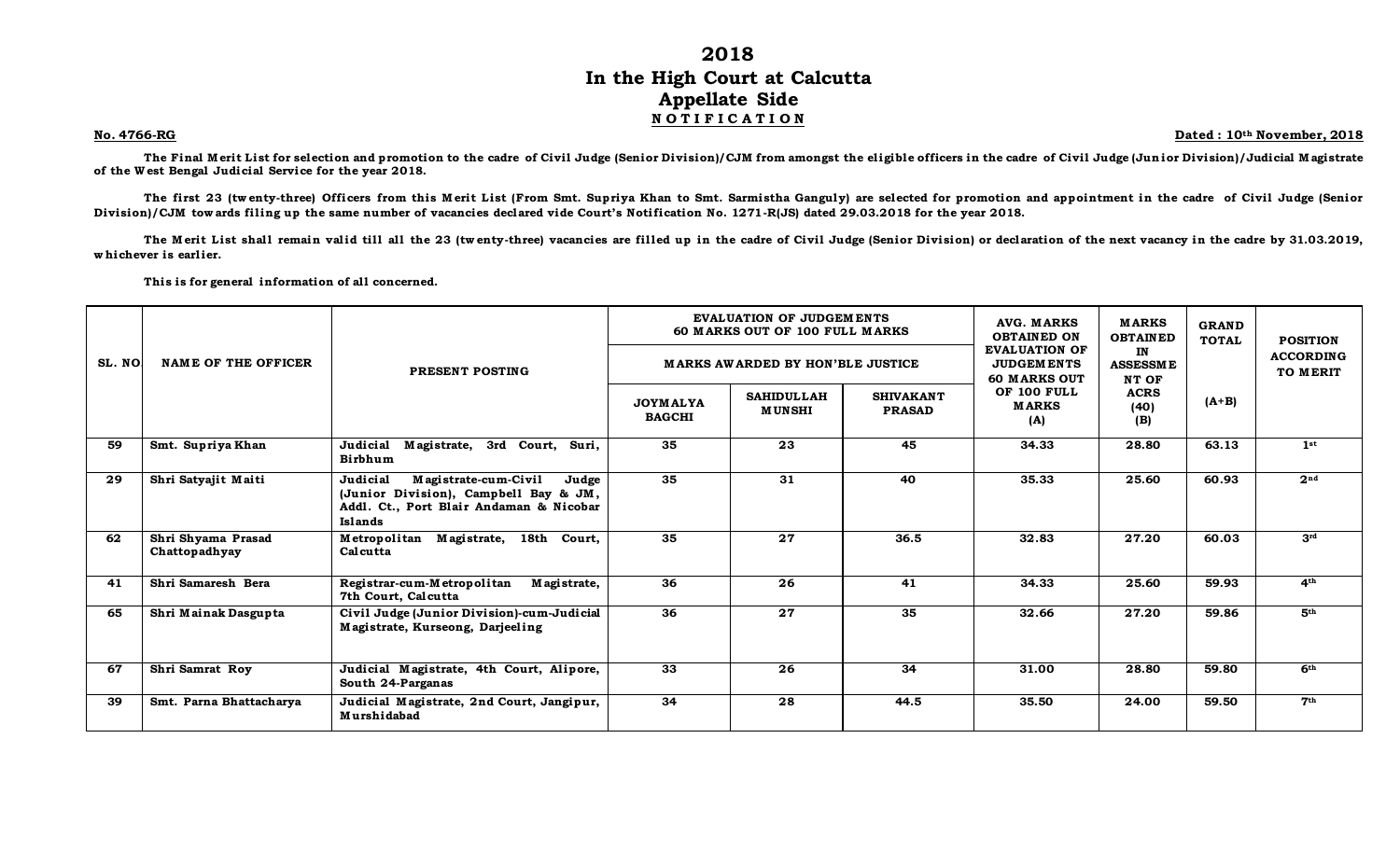| 37              | Smt. Chanda Hasmat     | Metropolitan Magistrate, 10th Court,<br>Calcutta                                                   | 38 | 28              | 40   | 35.33 | 24.00 | 59.33 | 8 <sup>th</sup>  |
|-----------------|------------------------|----------------------------------------------------------------------------------------------------|----|-----------------|------|-------|-------|-------|------------------|
| 45              | Smt. Leena Lama        | Civil Judge (Junior Division), 1st Court,<br>Ranaghat, Nadia                                       | 33 | 27              | 41   | 33.66 | 25.60 | 59.26 | 9 <sup>th</sup>  |
| 14              | Shri Madhusudan Pal    | Judicial Magistrate, Kandi, Murshidabad                                                            | 32 | 28              | 50   | 36.66 | 22.40 | 59.06 | 10 <sup>th</sup> |
| $\mathbf{2}$    | Shri Rajkumar Naiya    | Judicial Magistrate, 2nd Addl. Court,<br>Basirhat, North 24-Parganas                               | 34 | $\overline{21}$ | 49   | 34.66 | 24.00 | 58.66 | 11 <sup>th</sup> |
| $\mathbf 7$     | Shri Barun Roy         | Civil Judge (Junior Division)-cum-Judicial<br>Magistrate, Mayabunder, Andaman &<br>Nicobar Islands | 38 | 28              | 47   | 37.66 | 20.80 | 58.46 | 12 <sup>th</sup> |
| 20              | Shri Animesh Ghosh     | Civil Judge (Junior Division), Sadar,<br>Coochbehar                                                | 33 | 29              | 41   | 34.33 | 24.00 | 58.33 | 13 <sup>th</sup> |
| 22              | Smt. Jhilom Gupta      | Judicial Magistrate, 2nd Court, Uluberia,<br><b>How rah</b>                                        | 33 | 30              | 40   | 34.33 | 24.00 | 58.33 | 14 <sup>th</sup> |
| 35              | Smt. Leena Sharma      | Judicial<br>Magistrate,<br>4th<br>Court,<br>Krishnagar, Nadia                                      | 38 | 27              | 38   | 34.33 | 24.00 | 58.33 | 15 <sup>th</sup> |
| 44              | Shri Girijananda Jana  | Law Officer, Transport Directorate, West<br>Bengal                                                 | 34 | 28              | 45   | 35.66 | 22.40 | 58.06 | 16 <sup>th</sup> |
| $\mathbf{1}$    | Shri Bhaskar Majumder  | Judicial Magistrate, 3rd Court, Contai,<br>Purba Medinipur                                         | 32 | 20              | 50   | 34.00 | 24.00 | 58.00 | 17 <sup>th</sup> |
| 5               | Shri Abhranil Neogi    | Civil Judge (Junior Division), 1st Court,<br>Sealdah, South 24-Parganas                            | 38 | 27              | 45   | 36.66 | 20.80 | 57.46 | 18 <sup>th</sup> |
| 16              | Smt. Eupundee Lepcha   | Metropolitan Magistrate,<br>8th Court.<br>Calcutta                                                 | 35 | 25              | 40   | 33.33 | 24.00 | 57.33 | 19 <sup>th</sup> |
| 25              | Smt. Srinita Das       | Metropolitan Magistrate,<br>6th Court.<br>Calcutta                                                 | 35 | 25              | 40   | 33.33 | 24.00 | 57.33 | 20 <sup>th</sup> |
| $\overline{4}$  | Syed Dilwar Hossain    | Judicial Magistrate, 2nd Court, Kalna,<br><b>Burdwan</b>                                           | 33 | 25              | 46   | 34.66 | 22.40 | 57.06 | $21^{st}$        |
| 15              | Shri Goutam Naskar     | Civil Judge (Junior Division), 1st Court,<br>Sadar, Bankura                                        | 32 | 24              | 43   | 33.00 | 24.00 | 57.00 | 22 <sup>nd</sup> |
| 57              | Smt. Sarmistha Ganguly | Metropolitan Magistrate, 15th Court,<br>Calcutta                                                   | 33 | 25              | 40.5 | 32.83 | 24.00 | 56.83 | 23 <sup>rd</sup> |
| $\overline{26}$ | Shri Debasish Panja    | Civil Judge (Junior Division), 1st Court,<br>Bolpur, Birbhum                                       | 33 | 25              | 45   | 34.33 | 22.40 | 56.73 | 24 <sup>th</sup> |
| 27              | Md. Ruknuddin          | Civil Judge (Junior Division), Dantan,<br>Paschim Medinipur                                        | 31 | 30 <sup>2</sup> | 42   | 34.33 | 22.40 | 56.73 | 25 <sup>th</sup> |
| 40              | Shri Smarajit Roy      | Metropolitan Magistrate, 12th<br>Court,<br>Calcutta                                                | 33 | 29              | 40.5 | 34.16 | 22.40 | 56.56 | 26 <sup>th</sup> |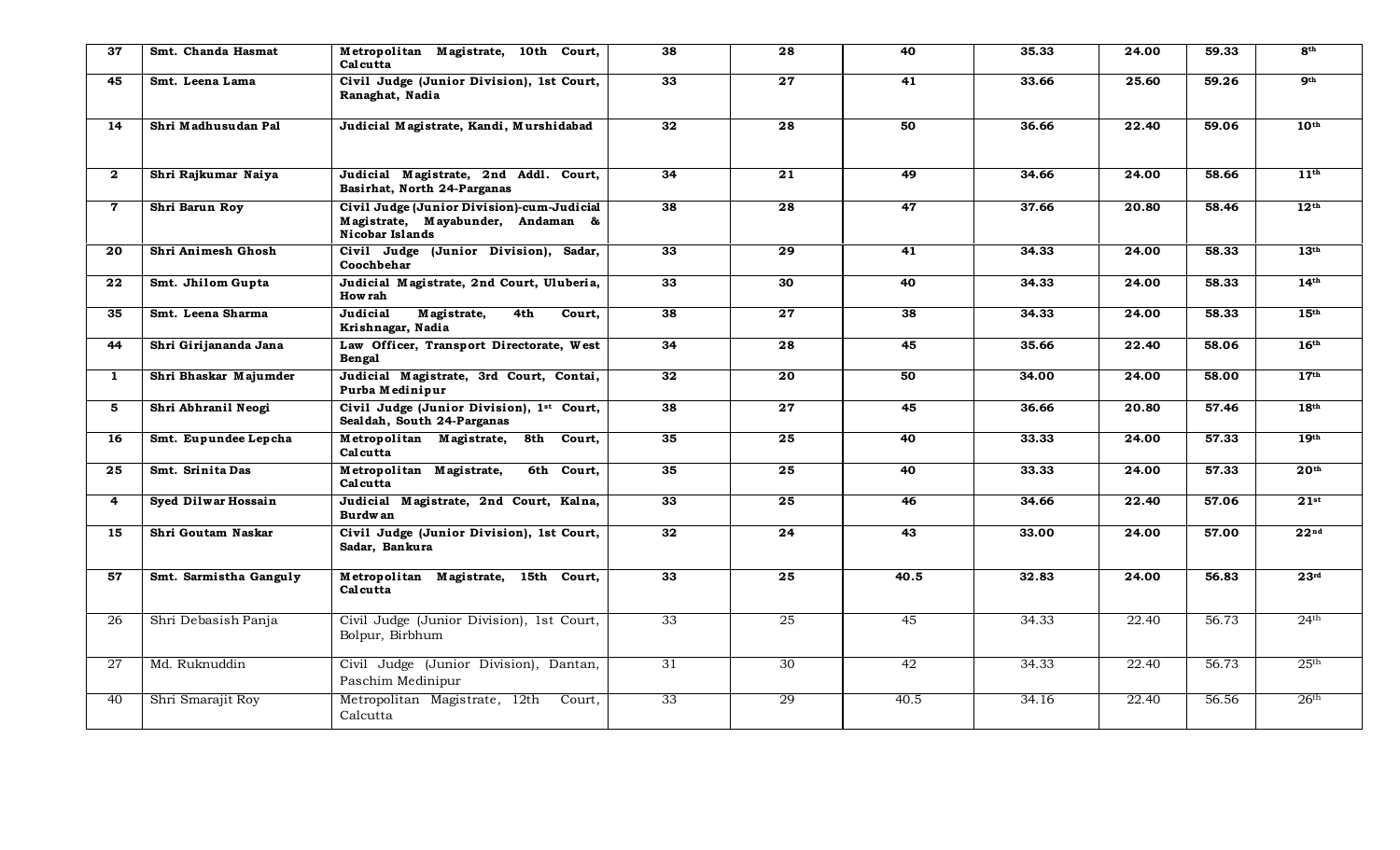| 50 | Shri Sangram Saha@<br>Goutam Saha | Civil Judge (Junior Division), Additional<br>Court-cum-Judicial Magistrate, Raiganj,<br>Uttar Dinajpur | 33              | 23 | 32   | 29.33 | 27.20 | 56.53 | 27 <sup>th</sup> |
|----|-----------------------------------|--------------------------------------------------------------------------------------------------------|-----------------|----|------|-------|-------|-------|------------------|
| 64 | Shri Souvik De                    | Metropolitan Magistrate, 4th Court,<br>Calcutta                                                        | 34              | 24 | 34.5 | 30.83 | 25.60 | 56.43 | 28 <sup>th</sup> |
| 17 | Shri Somak Das                    | Metropolitan Magistrate, 22nd<br>Court,<br>Calcutta                                                    | 36              | 26 | 40   | 34.00 | 22.40 | 56.40 | 29 <sup>th</sup> |
| 42 | Smt. Juin Dutta                   | Principal Magistrate, Juvenile Justice<br>Board, Howrah                                                | 35              | 27 | 40   | 34.00 | 22.40 | 56.40 | 30 <sup>th</sup> |
| 47 | Shri Goutam Kumar Nag             | Judicial Magistrate, 3rd Court, Tamluk,<br>Purba Medinipur                                             | 34              | 29 | 39   | 34.00 | 22.40 | 56.40 | 31st             |
| 28 | Shri Kuntal Chatterjee            | Civil Judge (Junior Division), 2nd Court,<br>Sadar, Bankura                                            | 28              | 28 | 41   | 32.33 | 24.00 | 56.33 | 32 <sup>nd</sup> |
| 10 | Shri Prosenjit Bose               | Municipal Magistrate, 2nd Court, Calcutta                                                              | 30 <sup>2</sup> | 20 | 46   | 32.00 | 24.00 | 56.00 | 33 <sup>rd</sup> |
| 36 | Shri Sumitava Ghosh               | Metropolitan Magistrate, 21st Court,<br>Calcutta                                                       | 33              | 28 | 35   | 32.00 | 24.00 | 56.00 | 34 <sup>th</sup> |
| 61 | Shri Sanjib Roy                   | Judicial Magistrate, Jhargram, Paschim<br>Medinipur                                                    | 34              | 26 | 36   | 32.00 | 24.00 | 56.00 | 35 <sup>th</sup> |
| 24 | Shri Subhra Kanti Dhar            | Civil Judge (Junior Division)-cum-Judicial<br>Magistrate, Mekhliganj, Coochbehar                       | 34              | 30 | 41   | 35.00 | 20.80 | 55.80 | 36 <sup>th</sup> |
| 38 | Shri Sunil Kumar Sharma           | Metropolitan Magistrate, 16th<br>Court,<br>Calcutta                                                    | 34              | 27 | 44   | 35.00 | 20.80 | 55.80 | 37 <sup>th</sup> |
| 13 | Smt. Eden Lamasaa                 | Judicial Magistrate, 6th Court, Asansol,<br>Burdwan                                                    | 33              | 24 | -43  | 33.33 | 22.40 | 55.73 | 38 <sup>th</sup> |
| 52 | Smt. Rinjee Doma Lama             | Judicial Magistrate, 2nd Court, Sadar,<br>Malda                                                        | 33              | 24 | 33   | 30.00 | 25.60 | 55.60 | 39 <sup>th</sup> |
| 30 | Smt. Moumita Roy                  | Metropolitan Magistrate, 11th Court,<br>Calcutta                                                       | 35              | 32 | 42   | 36.33 | 19.20 | 55.53 | 40 <sup>th</sup> |
| 11 | Smt. Uma Banerjee Sungha<br>Roy   | Civil Judge (Junior Division), Addl. Court,<br>Suri, Birbhum                                           | 31              | 26 | 42   | 33.00 | 22.40 | 55.40 | $41$ st          |
| 54 | Smt. Sanghamitra<br>Chatterjee    | Judicial Magistrate, 2nd Court, Sadar,<br>Purulia                                                      | 33              | 26 | 40   | 33.00 | 22.40 | 55.40 | 42 <sup>nd</sup> |
| 12 | Smt. Kalyani Jogasarma            | Civil Judge (Junior Division), 2nd Court,<br>Rampurhat, Birbhum                                        | 34              | 25 | 49   | 36.00 | 19.20 | 55.20 | 43 <sup>rd</sup> |
| 21 | Shri Binod Mahato                 | Metropolitan Magistrate, 14th Court,<br>Calcutta                                                       | 33              | 28 | 42   | 34.33 | 20.80 | 55.13 | 44 <sup>th</sup> |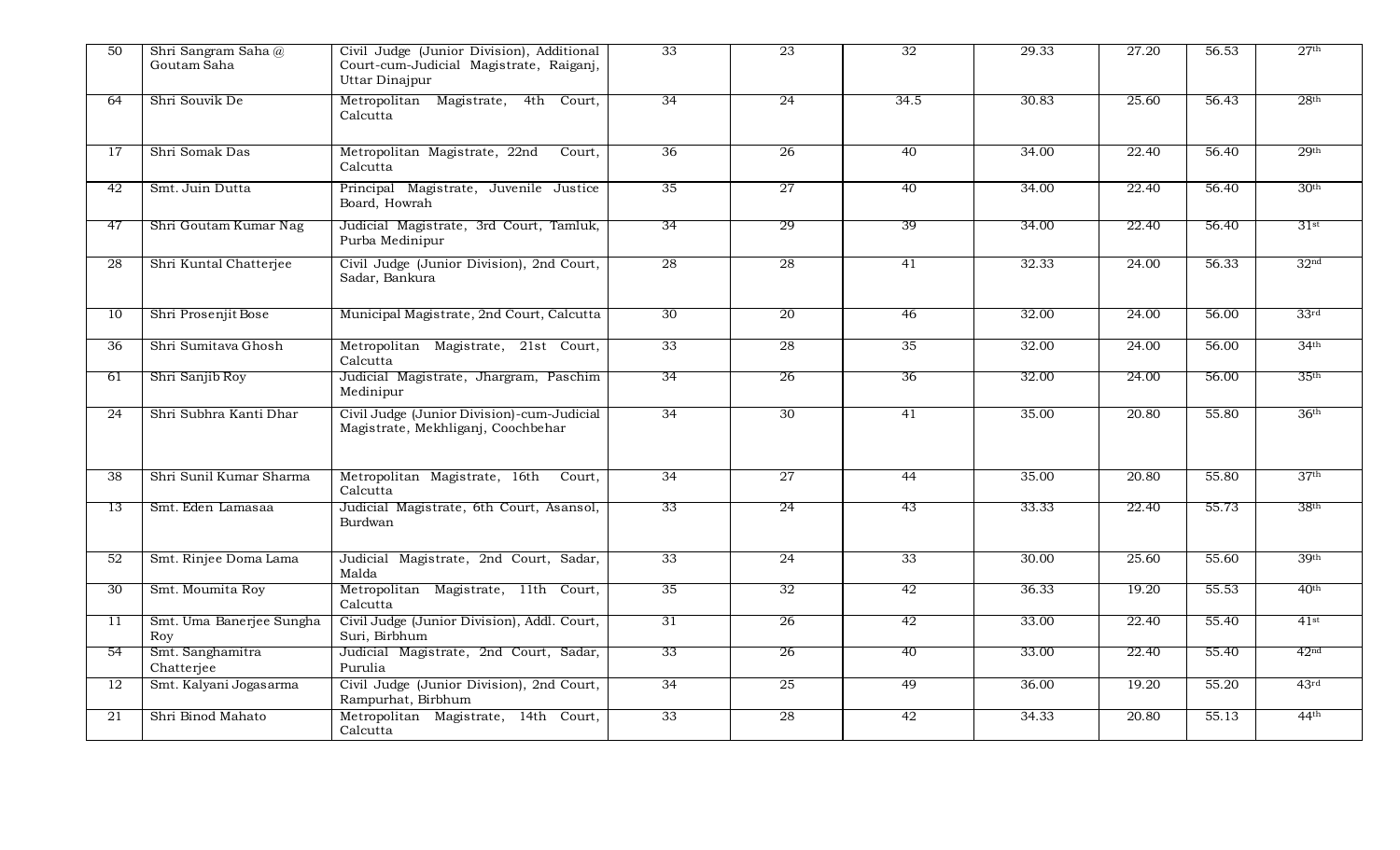| 9  | Shri Indranil Ray                  | Civil Jude (Junior Division), 2nd Court,<br>Serampore, Hooghly                                           | 33 | 22 | 43   | 32.66 | 22.40 | 55.06 | 45 <sup>th</sup> |
|----|------------------------------------|----------------------------------------------------------------------------------------------------------|----|----|------|-------|-------|-------|------------------|
| 32 | Shri Arkabrati Neogi               | Metropolitan Magistrate, 19th Court,<br>Calcutta                                                         | 34 | 28 | 31   | 31.00 | 24.00 | 55.00 | 46 <sup>th</sup> |
| 48 | Smt. Neelam Sashi Kujur            | Judicial Magistrate, Nabadwip, Nadia                                                                     | 32 | 27 | 34   | 31.00 | 24.00 | 55.00 | 47 <sup>th</sup> |
| 68 | Shri Priyanka Bose                 | Judicial Magistrate, 2nd Court, Islampur,<br>Uttar Dinajpur                                              | 33 | 24 | 36   | 31.00 | 24.00 | 55.00 | 48 <sup>th</sup> |
| 23 | Smt. Urmi Sinha                    | Civil Judge (Junior Division), 2nd Court,<br>Sadar, Purulia                                              | 34 | 28 | 40.5 | 34.16 | 20.80 | 54.96 | 49 <sup>th</sup> |
| 19 | Sri Jyotirmoy Bhattacharjee        | Metropolitan Magistrate, 3rd<br>Court,<br>Calcutta                                                       | 31 | 28 | 42   | 33.66 | 20.80 | 54.46 | 50 <sup>th</sup> |
| 33 | Smt. Mala Chakraborty              | Metropolitan Magistrate,<br>20th Court,<br>Calcutta                                                      | 33 | 22 | 30   | 28.33 | 25.60 | 53.93 | $51$ st          |
| 55 | Shri Koustuv<br>Mukhopadhyay       | Metropolitan<br>Magistrate,<br>9th Court,<br>Calcutta                                                    | 32 | 28 | 39   | 33.00 | 20.80 | 53.80 | 52 <sup>nd</sup> |
| 56 | Smt. Dyuti Roy                     | Leave Reserve Officer, Burdwan                                                                           | 31 | 21 | 37   | 29.66 | 24.00 | 53.66 | 53 <sup>rd</sup> |
| 18 | Smt. Nita Sarkar                   | Metropolitan<br>Magistrate,<br>5th Court,<br>Calcutta                                                    | 29 | 18 | 37   | 28.00 | 25.60 | 53.60 | 54 <sup>th</sup> |
| 46 | Smt. Keya Mandal (Raha)            | Metropolitan Magistrate, 13th Court,<br>Calcutta                                                         | 31 | 28 | 38   | 32.33 | 20.80 | 53.13 | 55 <sup>th</sup> |
| 58 | Shri Anirban Chatterjee            | Magistrate-cum-Civil<br>Judicial<br>Judge<br>(Junior Division), Port Blair, Andaman &<br>Nicobar Islands | 35 | 31 | 34   | 33.33 | 19.20 | 52.53 | 56 <sup>th</sup> |
| 51 | Smt. Stotri Saha                   | Civil Judge (Junior Division), 2nd Court,<br>Baruipur, South 24-Parganas                                 | 34 | 24 | 32   | 30.00 | 22.40 | 52.40 | 57 <sup>th</sup> |
| 69 | Smt. Atri Chanda                   | Judicial Magistrate, 1st Court, Barasat,<br>North 24-Parganas                                            | 35 | 24 | 35   | 31.33 | 20.80 | 52.13 | 58 <sup>th</sup> |
| 6  | Shri Indrajit Deb                  | Municipal Magistrate, 3rd Court, Calcutta                                                                | 34 | 26 | 48   | 36.00 | 16.00 | 52.00 | 59 <sup>th</sup> |
| 31 | Shri Pradip Bandyopadhyay          | Civil Judge (Junior Division), Tehatta,<br>Nadia                                                         | 31 | 34 | 32   | 32.33 | 17.60 | 49.93 | 60 <sup>th</sup> |
| 53 | Shri Sourav Subba                  | Metopolitan<br>Magistrate,<br>4th Court,<br>Calcutta                                                     | 34 | 25 | 32.5 | 30.50 | 19.20 | 49.70 | 61 <sup>st</sup> |
| 34 | Smt. Oliva Roy                     | Metropolitan Magistrate, 17th Court,<br>Calcutta                                                         | 31 | 22 | 28   | 27.00 | 22.40 | 49.40 | 62 <sup>nd</sup> |
| 60 | Smt. Manika Chatterjee nee<br>Saha | Judicial Magistrate, 5th Court, Sadar,<br>Burdwan                                                        | 34 | 22 | 34   | 30.00 | 19.20 | 49.20 | 63 <sup>rd</sup> |